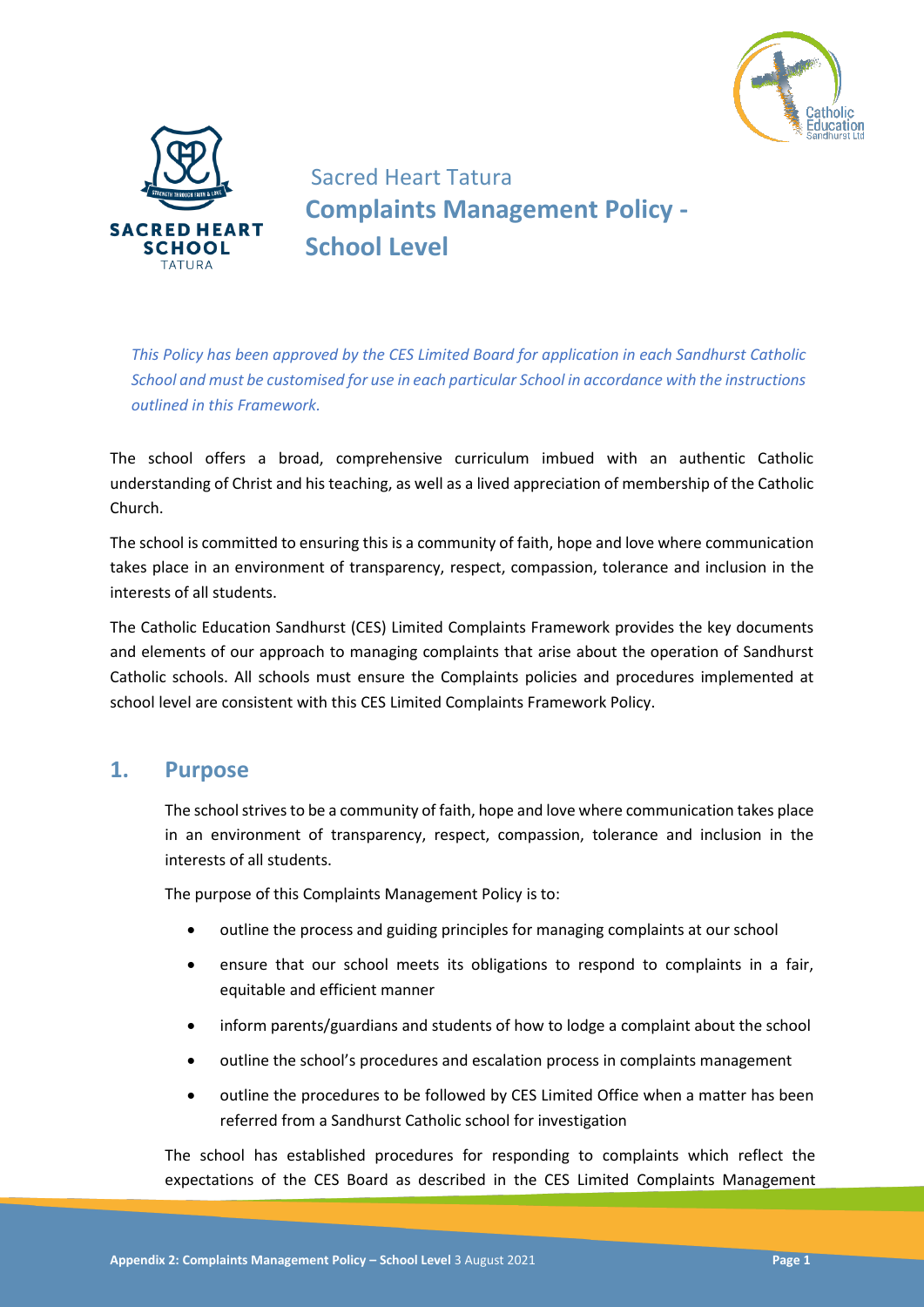Framework and used to guide their development. The school's Complaints Management Policy and procedures are available on the school's website or by requesting a copy from the school.

## **2. Scope**

This policy applies to complaints that should be able to be resolved at the school level that relate to:

- general issues of student behaviour that are contrary to the school student behaviour Policy including incidents of bullying or harassment
- learning programs, assessment and reporting of student learning
- communication with parents/guardians
- school enrolment, fees and payments
- general administrative issues

Any such actions will be in accordance with any legal and reporting obligations.

This policy also applies to the procedures to be followed when:

- complaints cannot be resolved at the school level and referred to CES Limited Office from the school community
- the school seeks assistance from CES Limited Office to resolve a complaint from a parent/guardian or student
- a complaint to referred from an external authority

Procedures for making a complaint are presented in Appendix 1 of this Policy.

This policy does not apply to complaints about critical incidents, matters included in the Victorian Reportable Conduct Scheme, emergency management, criminal offences or staff grievances.

If the matter relates to allegations of child abuse, Sandhurst Catholic schools and CES Limited will follow their procedures for responding to allegations of child abuse under various reporting obligations as outlined in the Child Safety Framework.

## **3. Principles**

Addressing complaints or concerns within a framework of dignity and respect can provide powerful opportunities to model the love of Christ in the reality of our contemporary world and provides a valuable opportunity for reflection and learning.

In receiving and responding to complaints, the following guiding principles will apply:

 complainants can expect their concern or complaint to be responded to in a respectful and timely manner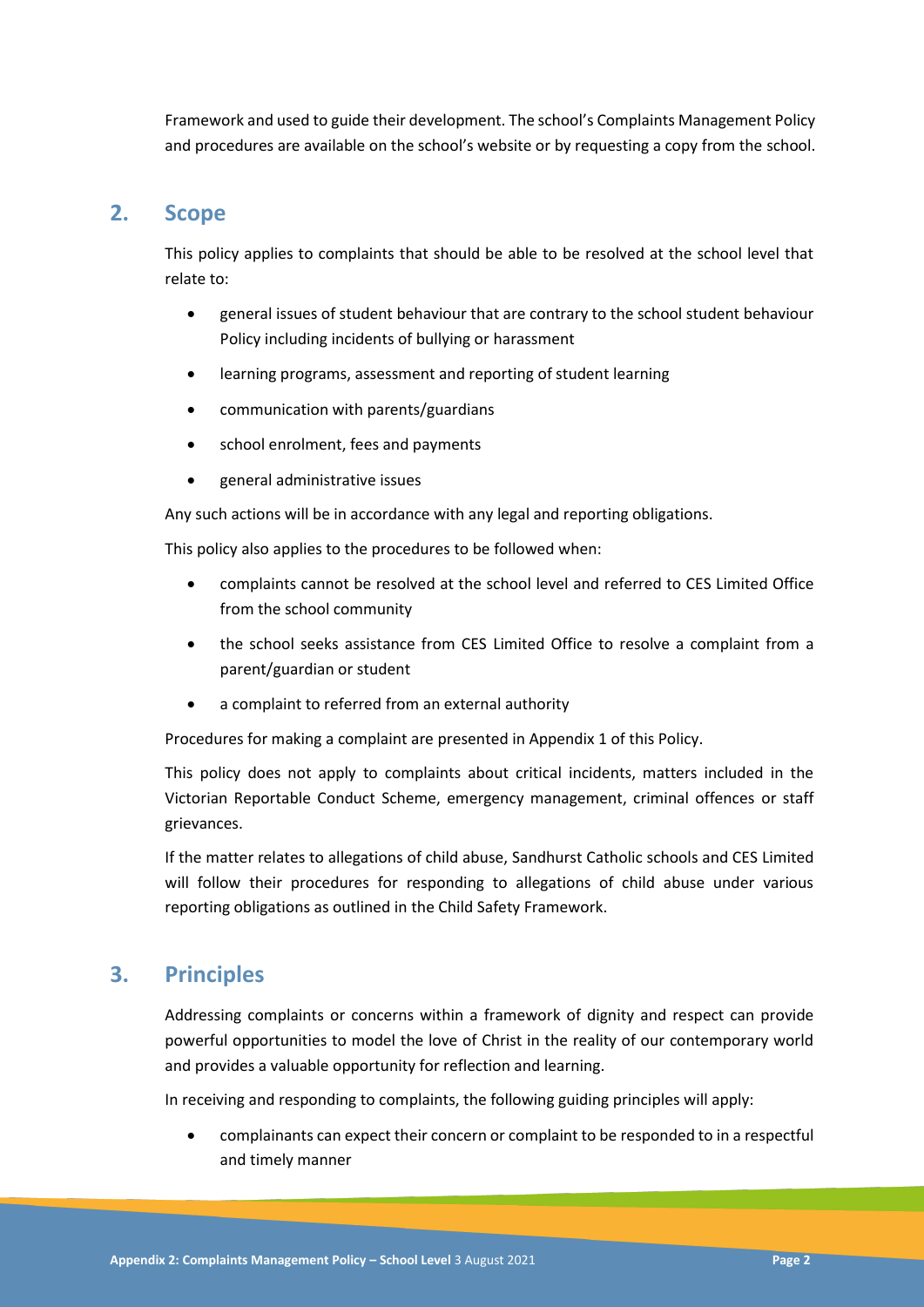- schools will be informed of formal complaints that are made about them
- complainants and the person(s) against whom the complaint is made have the right to be heard and to expect that the principles of procedural fairness will be observed
- confidentiality, protection of privacy, respect, access, dignity and impartiality will form the basis of the complaints resolution process
- the complaints resolution process will seek to achieve the restoration of good and respectful relationships

#### **4. Policy Statement**

The nature of the complaint will determine who is the most appropriate person or body to manage a complainant's concerns. The school staff will consider the matter raised and determine the most appropriate action that is likely to achieve prompt resolution.

Procedural fairness will apply to the handling of complaints.

Confidentiality will be maintained as far as reasonable.

Complaints received from parents/guardians and students are responded to in a timely manner

All complaints will be acknowledged within 2-5 business days and complainants will receive an indication of when they can expect to be notified of an outcome for their complaint, this would generally be within four weeks.

Complainants must be kept informed if there is any change to the time frame for dealing with their complaint.

The school endeavours to address and respond to all complaints. The school may not be able to fully address complaints that are made anonymously or without sufficient detail being provided to enable an investigation or resolution of the matter. To ensure procedural fairness, respondents have a right to know the particulars of the allegations being made against them, and be given an opportunity to respond to them. Anonymous complaints are recorded in the same manner as other complaints.

All complaints are recorded and securely stored with relevant levels of authorised access.

Complainants will be notified of the outcome of a formal complaint in writing.

The school has established procedures for responding to complaints appropriate to their local context, and the expectation is that most complaints are managed initially by the school.

The Complaints Policy and Procedures for the school is published on our website.